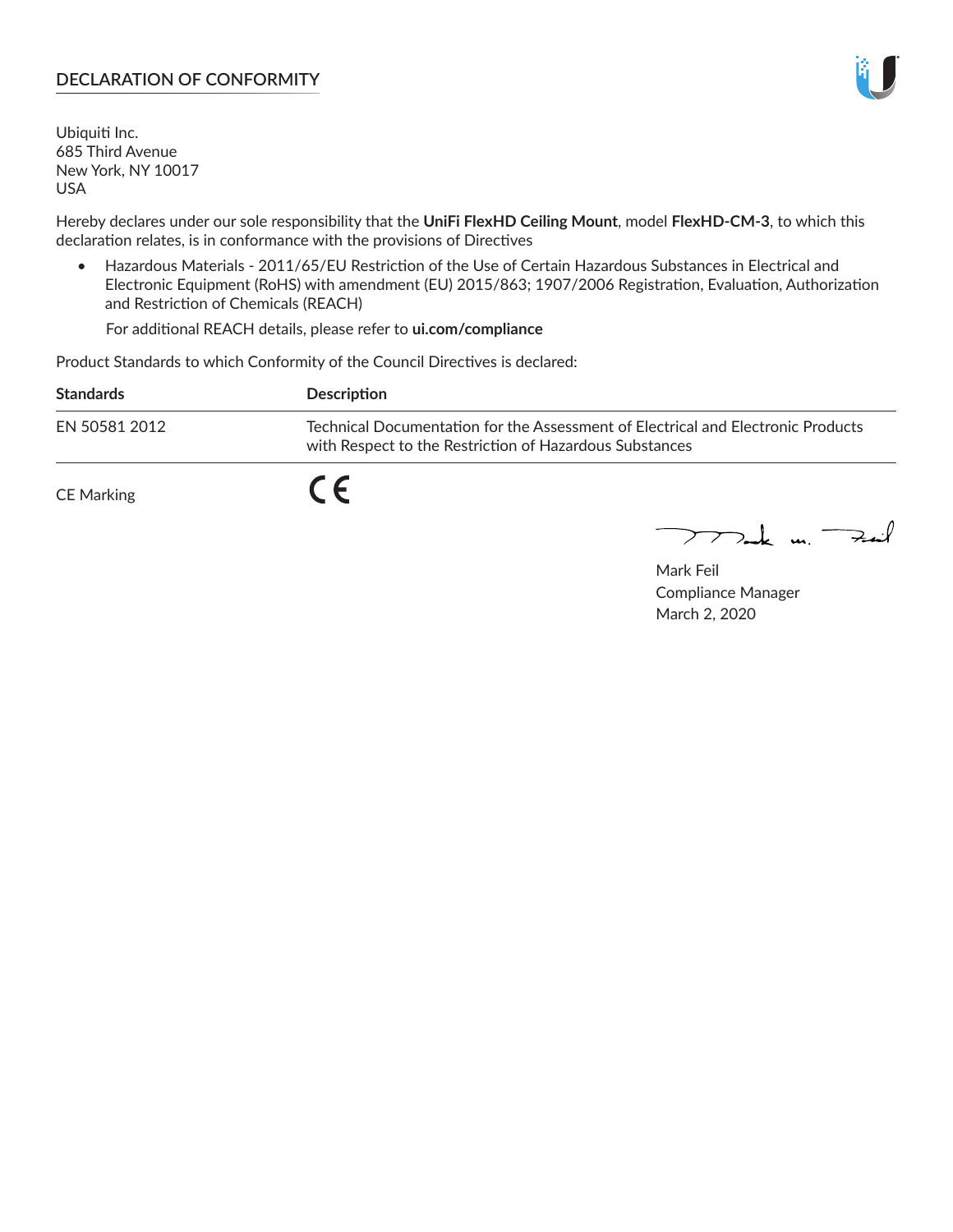# **DECLARATION OF CONFORMITY**



## **български** [Bulgarian]

С настоящото Ubiquiti декларира, че това устройство FlexHD-CM-3 е в съответствие със съществените изисквания и други приложими разпоредби на Директиви (ЕС) 2015/863.

## **Hrvatski** [Croatian]

Ubiquiti ovim putem izjavljuje da je ovaj uređaj FlexHD-CM-3 sukladan osnovnim zahtjevima i ostalim bitnim odredbama Direktiva (EU) 2015/863.

# **Čeština** [Czech]

Ubiquiti tímto prohlašuje, že toto FlexHD-CM-3 zařízení, je ve shodě se základními požadavky a dalšími příslušnými ustanoveními směrnic (EU) 2015/863.

## **Dansk** [Danish]

Hermed, Ubiquiti, erklærer at denne FlexHD-CM-3 enhed, er i overensstemmelse med de væsentlige krav og øvrige relevante krav i direktiver (EU) 2015/863.

## **Nederlands** [Dutch]

Hierbij verklaart Ubiquiti, dat deze FlexHD-CM-3 apparaat, in overeenstemming is met de essentiële eisen en de andere relevante bepalingen van richtlijnen (EU) 2015/863.

### **English**

Hereby, Ubiquiti, declares that this FlexHD-CM-3 device, is in compliance with the essential requirements and other relevant provisions of Directive (EU) 2015/863.

## **Eesti keel** [Estonian]

Käesolevaga Ubiquiti kinnitab, et antud FlexHD-CM-3 seade, on vastavus olulistele nõuetele ja teistele asjakohastele sätetele direktiivide (EL) 2015/863.

### **Suomi** [Finnish]

Täten Ubiquiti vakuuttaa, että tämä FlexHD-CM-3 laite, on yhdenmukainen olennaisten vaatimusten ja muiden sitä koskevien direktiivien (EU) 2015/863.

### **Français** [French]

Par la présente Ubiquiti déclare que l'appareil FlexHD-CM-3, est conforme aux exigences essentielles et aux autres dispositions pertinentes des directives (UE) 2015/863.

## **Deutsch** [German]

Hiermit erklärt Ubiquiti, dass sich dieses FlexHD-CM-3 Gerät, in Übereinstimmung mit den grundlegenden Anforderungen und den anderen relevanten Vorschriften der Richtlinien (EU) 2015/863 befindet.

### **Ελληνικά** [Greek]

Δια του παρόντος, Ubiquiti, δηλώνει ότι αυτή η συσκευή FlexHD-CM-3, είναι σε συμμόρφωση με τις βασικές απαιτήσεις και τις λοιπές σχετικές διατάξεις των οδηγιών (ΕΕ) 2015/863.

### **Magyar** [Hungarian]

Ezennel Ubiquiti kijelenti, hogy ez a FlexHD-CM-3 készülék megfelel az alapvető követelményeknek és más vonatkozó (EU) 2015/863 irányelvek rendelkezéseit.

### **Íslenska** [Icelandic]

Hér, Ubiquiti, því yfir að þetta FlexHD-CM-3 tæki er í samræmi við grunnkröfur og önnur viðeigandi ákvæði tilskipana (ESB) 2015/863.

### **Italiano** [Italian]

Con la presente, Ubiquiti, dichiara che questo dispositivo FlexHD-CM-3, è conforme ai requisiti essenziali ed alle altre disposizioni pertinenti delle direttive (UE) 2015/863.